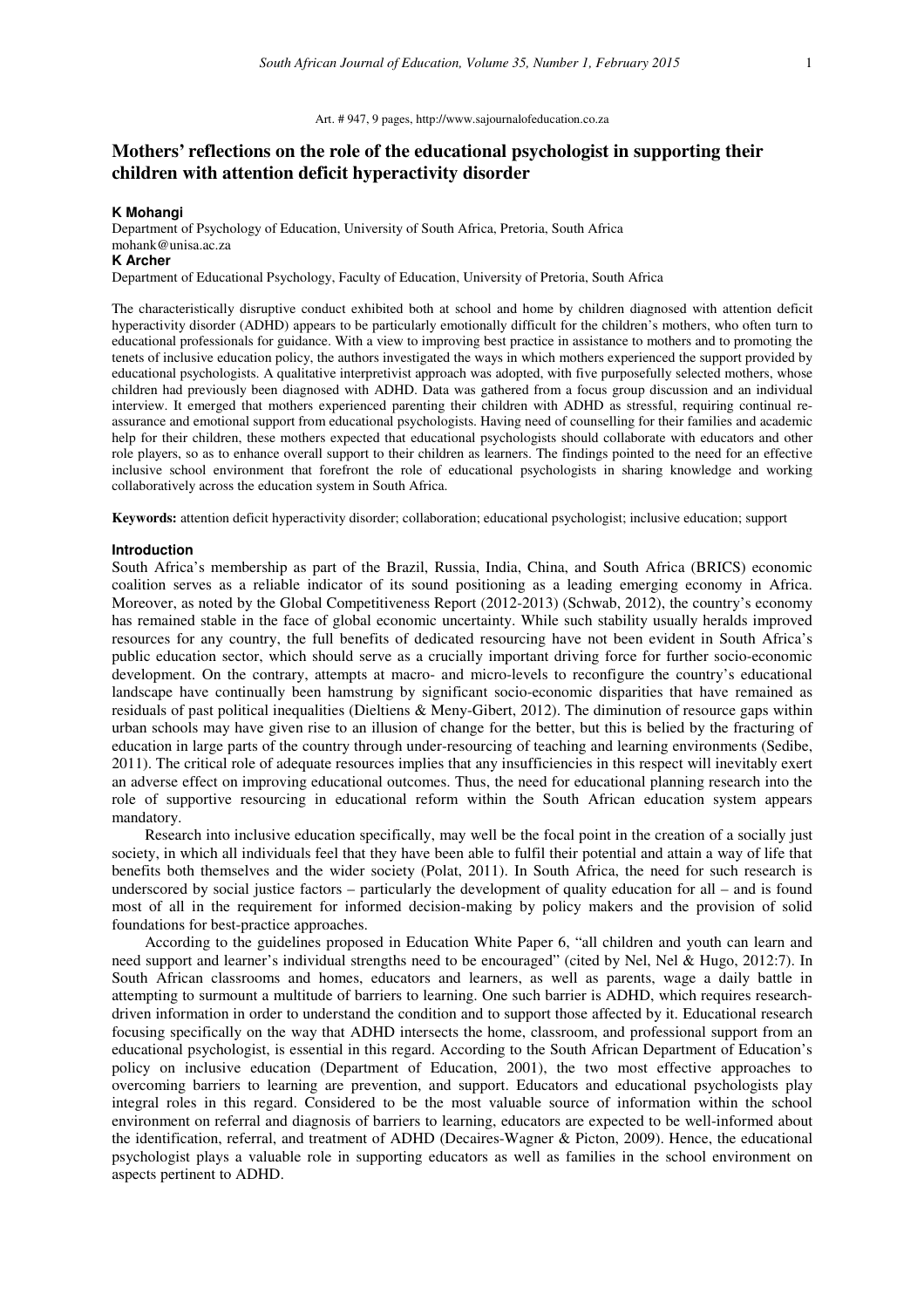## Attention Deficit Hyperactivity Disorder

ADHD, a chronic neurological condition, is one of the most ubiquitous disorders among children and adolescents worldwide, affecting approximately 5% of the school-aged population (Polanczyk, De Lima, Horta, Biederman & Rohde, 2007), with its prevalence being estimated at between 8 and 10% in South Africa (Louw, Oswald & Perold, 2009; Perold, Louw & Kleynhans, 2010).

The link between ADHD and learning difficulties is well substantiated (Barkley, Murphy & Fischer, 2008; Harrison & Sofronoff, 2002; Wicks-Nelson & Israel, 2009). As one of the key challenges that create barriers to learning, ADHD is characterised by developmentally inappropriate levels of inattention and/or impulsivity-hyperactivity (American Psychiatric Association, 2000, 2013). Between 30 and 70% of diagnosed children and adolescents continue to experience difficulties into adulthood (Mahomedy, Van der Westhuizen, Van der Linde & Coetsee, 2007).

Behaviours associated with ADHD result in significant challenges in school settings, with learners exhibiting academic underachievement, disruptive conduct, and poor peer relationships (Barkley, 2006; DuPaul, 2007). Attendant conditions like anxiety and depression can exacerbate such behaviours (Barkley, 2012, 2013). A less direct consequence of ADHD includes difficulties in processing social cues (Seabi & Economou, 2012). Such problems, in association with the more commonly pronounced characteristic of impulsivity, namely the inability to inhibit inappropriate behaviour (Van der Westhuizen, 2010; Wicks-Nelson & Israel, 2009), can make social integration problematic. Often presenting as inhibited, withdrawn or distracted (considering that impulsivity is not to be equated with authentic extroversion), some children and adolescents with ADHD may be ignored by their peers (Wicks-Nelson & Israel, 2009), whereas others may experience humiliation and intense levels of stress, as the educational environment confronts them with various challenges. It is not uncommon for learners with ADHD to develop low academic self-concepts, owing to frequent experiences of emotional, scholastic, and social failures early on in their school careers (Seabi & Economou, 2012).

The nature of ADHD is such that it places increased demands on family functioning, and disrupts the processes of parenting and caregiving, while disempowering parents so that they feel incompetent, disillusioned, and distressed about their parenting skills (Finzi-Dottan, Triwitz & Golubchik, 2011; Swensen, Birnbaum, Secnik, Marynchenko, Greenberg & Claxton, 2003; Theule, Wiener, Rogers & Marton, 2011; Wicks-Nelson & Israel, 2009). Affected families experience the start of difficulties in family functioning and relationships when the child is young. These difficulties

seem to intensify during the adolescent years (Cunningham, 2007; Johnston & Mash, 2001).

Although both parents are usually at risk for a breakdown in their relationship with their child with ADHD (Kazdin & Whitley, 2003), it seems that mother-child relations are more strained than are father-child interactions (McLaughlin & Harrison, 2006). This may affect the capability of the mother to use positive parenting practices to produce cooperative conduct in their child (Cunningham, 2007; Kazdin & Whitley, 2003). Recent family research recommends that nurturing roles should be shared, which has the advantage of relieving the pressure on the mother and emphasising the need for a more present fatherly role (in traditional family compositions) (Prithivirajh & Edwards, 2011).

Difficulties with parenting a child with ADHD are often a reason for parents to seek professional help from an educational psychologist. Although some research (Prithivirajh & Edwards, 2011) describes the distress that parents experience in parenting children with ADHD, there seems to be a gap in understanding of the ways in which the educational psychologist in a South African context can support parents in particular. Despite limited South African research on this topic, it has been shown that social support is a valuable resource in reducing the stress experienced by families of children with ADHD (Finzi-Dottan et al., 2011). Psycho-education and parent training have been found to be acceptable means of supporting parents of children with ADHD (Deault, 2009; Finzi-Dottan et al., 2011; Van de Wiel, Mattys, Cohen-Kettenis & Van Engeland, 2002). Such support may require assisting parents with the daily tasks involved in managing their child, such as implementing routine, effective discipline practices, and homework intervention strategies. Support could also include establishing mothers' sense of confidence in their parenting abilities and implementing coping strategies through, for example, support groups with other mothers experiencing similar difficulties.

### Educational Psychology Support

Much of the research into ADHD management has focused on the child and improving the child's overall functioning (Gerdes, Haack & Schneider, 2012), with recent indications being that a multimodal treatment approach has the best outcomes (Montoya, Colom & Ferrin, 2011). This may involve medication, psychological and psychosocial therapies (Montoya et al., 2011), and stressmanagement training for parents (Prithivirajh & Edwards, 2011).

Whereas interventions for children and adolescents include psychotropic medication (primarily stimulants), it has been found that behaviour modification strategies (Barkley, 2006) and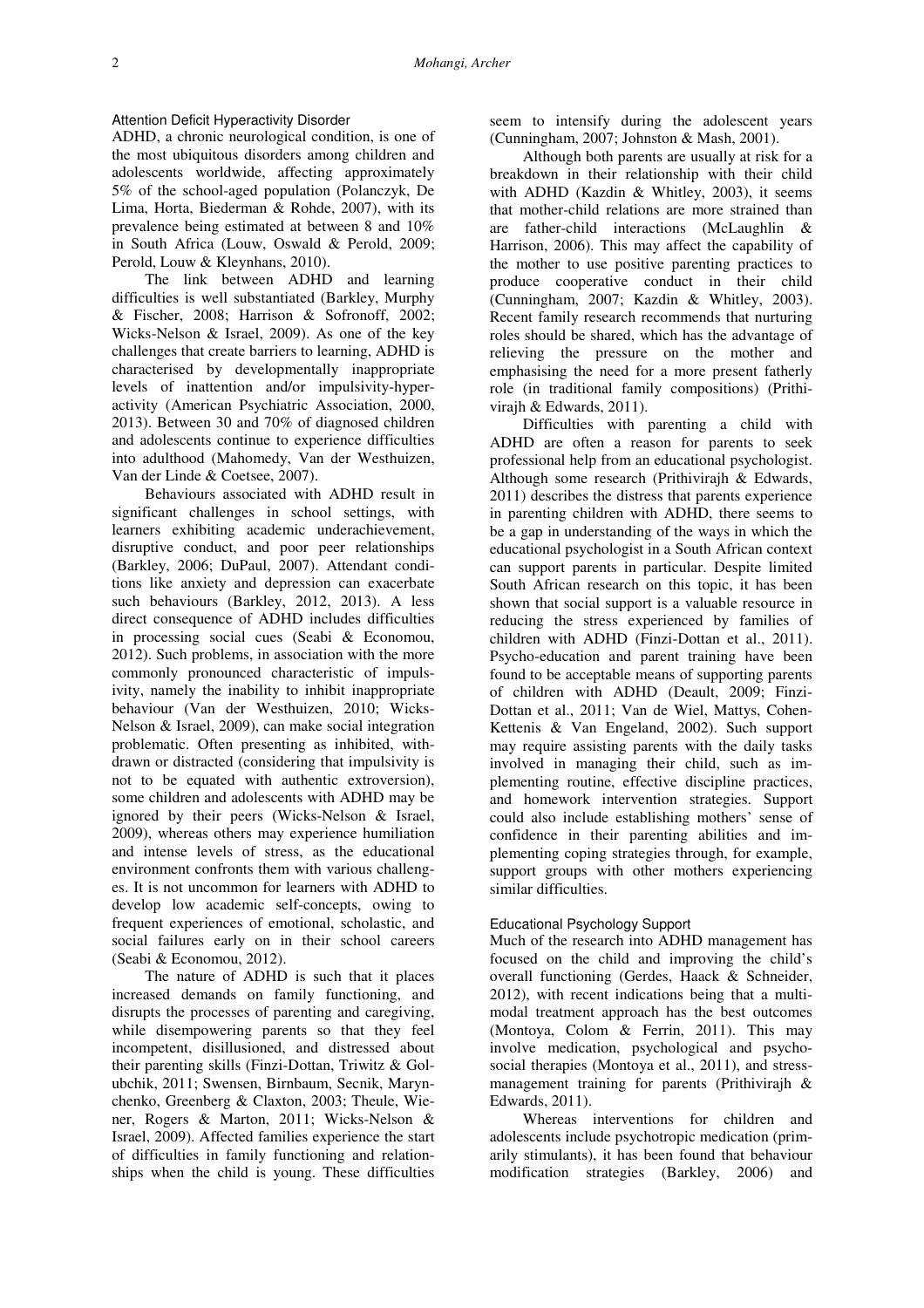psycho-education implemented across home and school settings are equally effective (Gerdes et al., 2012). DuPaul, Eckert and Vilardo (2012) discovered that a variety of school-based interventions were associated with moderate to large improvements in academic and behavioural functioning of learners with ADHD, including psycho-education, development of skills, and client empowerment (Montoya et al., 2011). Indications are, furthermore, that parents with more knowledge about ADHD report greater confidence in their parenting abilities, and better control over their children's behaviour (Cunningham, 2007). Treatment strategies consequently need to extend beyond symptom reduction, in order to exert a positive effect on critical areas of functioning such as academic performance (Evans, DuPaul, Mautone, Owens & Power, 2012). Interventions at the individual, home, and school levels also appear to be more successful if they are introduced early (Evans et al., 2012).

Educational psychologists in South Africa are mainly responsible for assessing and supporting children with special educational needs (Farrell, 2004), and the scope of their duties is formally defined in the Health Professions Act (No. 54 of 1974) as *inter alia* "assessing, diagnosing, and intervening in order to optimise human functioning in the learning and development", and "applying psychological interventions to enhance, promote and facilitate optimal learning and development" (Department of Health, 2011:8). According to Geldenhuys and Wevers (2013), South African schools lack the capacity for the early identification of learners who experience barriers to learning, proper assessment of learner's strengths and weaknesses and limited collaboration and cooperation between microsystems. In this regard, Bojuwoye, Moletsane, Stofile, Moolla and Sylvester (2014) state that the provision of support for effective learning in schools ought to extend beyond the institution, and that the aim of providing support services is to serve as a capacity building strategy in addressing learning difficulties. South Africa is limited in empirical knowledge on the potentially supportive role of the educational psychology field within inclusive settings. This deficiency is especially evident in areas regarding the effects of collaboration with schools, allied healthcare practitioners, and parents to maximise the success of the child with ADHD (Finzi-Dottan et al., 2011; Seabi & Economou, 2012). It is therefore particularly essential in an emerging economy such as South Africa's that the field of educational psychology expand its focus from a unitary medical perspective to a constructivist, resource-based, and research-driven approach to assessment and intervention.

## Goal of the Study and Research Questions

The primary goal of the study was to explore the ways in which mothers of children with ADHD experienced educational psychology support in order to improve best practice in assistance to such mothers, and to promote the tenets of inclusive education policy by contributing to the corpus of research used by policy makers. The following research questions guided this enquiry: 1) How do mothers of children with ADHD experience support from an educational psychologist? 2) What are mothers' understandings of the role of the educational psychologist in supporting their children with ADHD?

#### Framing the Study

Guided by a systems theory perspective and an inclusive education framework, the authors' point of departure in this study was that collaboration across educational support systems influences learners' educational outcomes positively. Bronfenbrenner refers to *proximal processes* in the context of mediating environments such as the school, peer group and the family, in which the learner actively engages (Swart & Pettipher, 2011). Since effective functioning within learners' educational microsystems (school level) affects their achievement, long-term educational outcomes, and psychological well-being (Reschly & Christenson, 2012), educational psychologists have a pivotal function, to fulfil in a collaborative systems approach by constituting a central linkage in the web of significant players in the subsystems of the inclusive school community, the family, and the child with ADHD.

Furthermore, in South Africa the implementation of inclusive education policies is largely focused upon a socio-ecological and collaborative approach to learning support. Contextual influencing factors are considered important in how support is offered and received. As inclusive education practices are supported by the bio-ecological model of Bronfenbrenner, there abound a multitude of influences, interactions, and interrelationships between the learner and other systems (Swart & Pettipher, 2011). Thus, utilising a systemic approach to learning support within inclusive education requires that all the influences, interactions, and interrelationships are explored by role players in the relevant systems working together in collaborative partnerships (Engelbrecht, 2007; Swart & Pettipher, 2011).

Given that collaboration between home, school, and community is essential to support learners' learning and development (Epstein & Sanders, 2006; Gimpel Peacock & Collett, 2009), schools are becoming increasingly aware that they can no longer function effectively in isolation from the wider school community (Loreman, Deppeler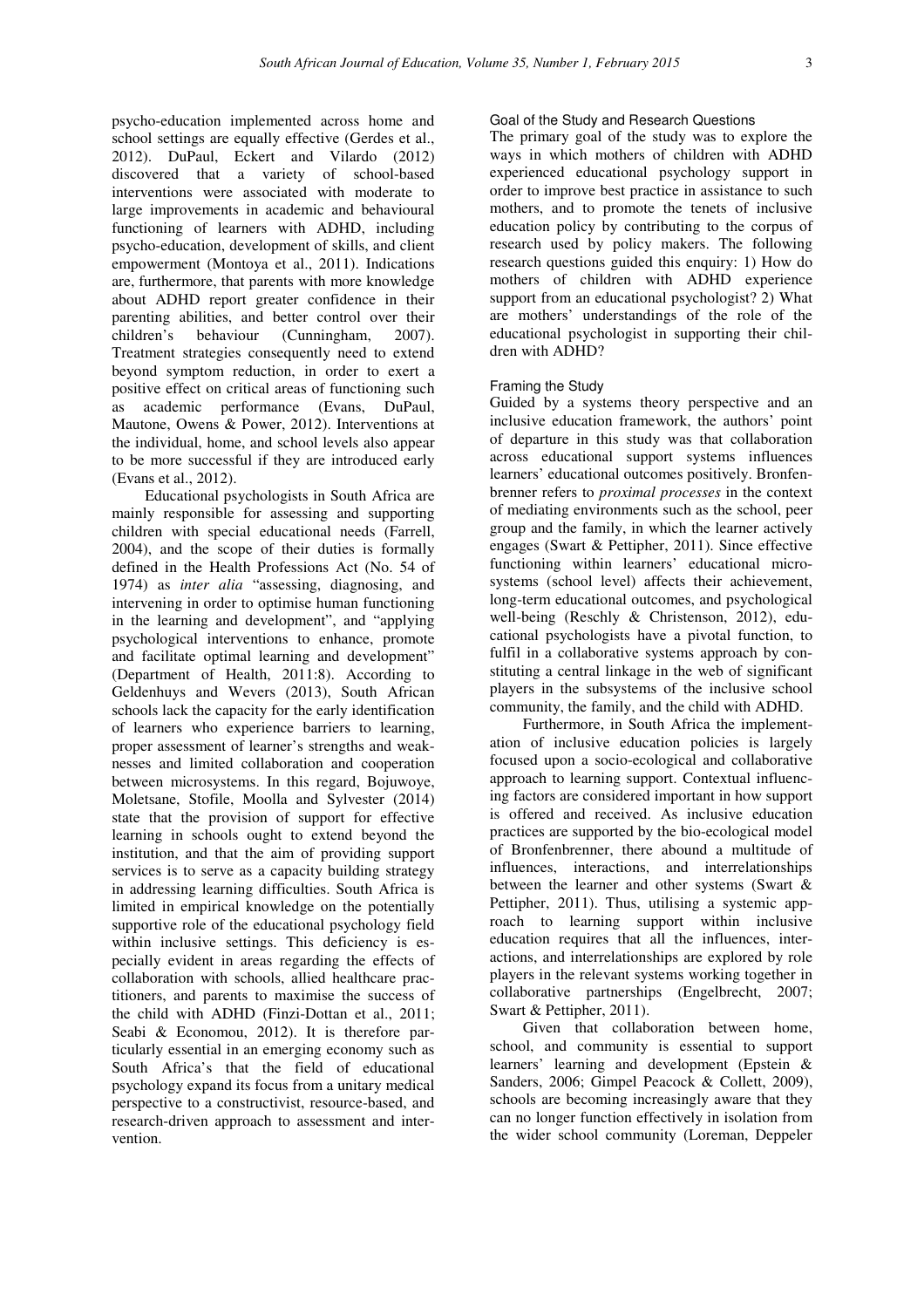& Harvey, 2010). Where collaboration in the school community is the norm, parents and learners are likely to feel comfortable (Gimpel Peacock & Collett, 2009) and educational psychologists working within an inclusive school environment have further opportunities to foster such collaborative relationships with the intention of optimising the learning and development of learners with ADHD (Engelbrecht & Green, 2001).

## **Research Methodology**

A qualitative approach within an interpretivist paradigm allowed for a phenomenological perspective (Nieuwenhuis, 2007a) in terms of which the authors relied on participants' views, concentrating on their meaning and interpretations (Creswell, 2007; Henning, Van Rensburg & Smit, 2004; Nieuwenhuis, 2007a). Within the multiple case study design, data was generated by means of a focus group discussion including all participants, and a one-on-one interview with a purposively selected participant (Nieuwenhuis, 2007b). Purposive and convenience sampling procedures were applied for selecting the five participants for the focus group and individual interviews (Creswell, 2007; Henning et al., 2004), since this type of sampling lends itself to information-rich cases, highlighting the questions under study (Patton, 2002). Participants were selected as mothers of children attending either an independent main-

|  | Table 1 Participants' details |  |
|--|-------------------------------|--|
|--|-------------------------------|--|

stream school or an independent special-needs school in Gauteng Province, South Africa. Further basis for selection included having a child or children diagnosed with ADHD by an educational psychologist, and having had to consult with an educational psychologist previously. The authors were flexible in allowing one mother with adult children to participate in this study, as it was deemed that she possessed substantial experience and information that could contribute to the study.

The limited scope of this study did not allow for the inclusion of fathers. Ethical considerations, such as participants' right to anonymity, confidentiality and voluntary participation, were respected. Furthermore, participants were provided with an opportunity to enquire about the research processes prior to signing the letter of informed consent. The appropriate ethical clearance was obtained from the University of Pretoria, and all other required guidelines were adhered to. Open-ended questions allowed mothers to reflect on their experiences. Interviews were recorded and member-checking for quality assurance was conducted. In order to establish the trustworthiness of the study, the authors ensured that the results were dependable, credible, confirmable, transferable and authentic. A systematic approach to content analysis was employed to identify and summarise message content (Creswell, 2007). The relevant details of participants and their children are reflected in Table 1.

| Participant                            | Participant's age | Child's age | Child's gender | Child's school grade | Home language |
|----------------------------------------|-------------------|-------------|----------------|----------------------|---------------|
| Participant 1                          | 37                | 8           | F              | 3                    | English       |
| Participant 2                          | 44                | 7           | F              |                      | English       |
| Participant 3                          | 45                | 13          | M              | 8                    | English       |
| Participant 4<br>(with adult children) | 50                | 28<br>32    | F<br>M         | n/a<br>n/a           | English       |
| Participant 5                          | 39                | 7           | M              | 2                    | English       |

### **Findings**

Thematic data analysis of mothers' perceptions (referred to as "reflections") on the role of educational psychologists in supporting their children with ADHD revealed their need for in-depth explanations, additional emotional support, and collaborative professional management of their children's difficulties. The results are presented in terms of emergent themes, with supporting quotations from interview transcriptions.

#### Reflections on the Role of an Educational Psychologist as a Source of Support

The mothers generally appeared to experience parenting their children with ADHD as stressful,

reporting high levels of frustration and increased tension at home. All five participants agreed that substantial and different levels of support from an educational psychologist might alleviate their stress, but their insight into the overall tasks of the educational psychologist and expected forms of support, varied between being unsure, and being fairly well-informed.

One participant showed particular insight into the general role of the educational psychologist, and the benefits of a systemic approach to collaboration in providing a deeper level of support to parents and educators, but noted that such support was not being provided sufficiently in reality: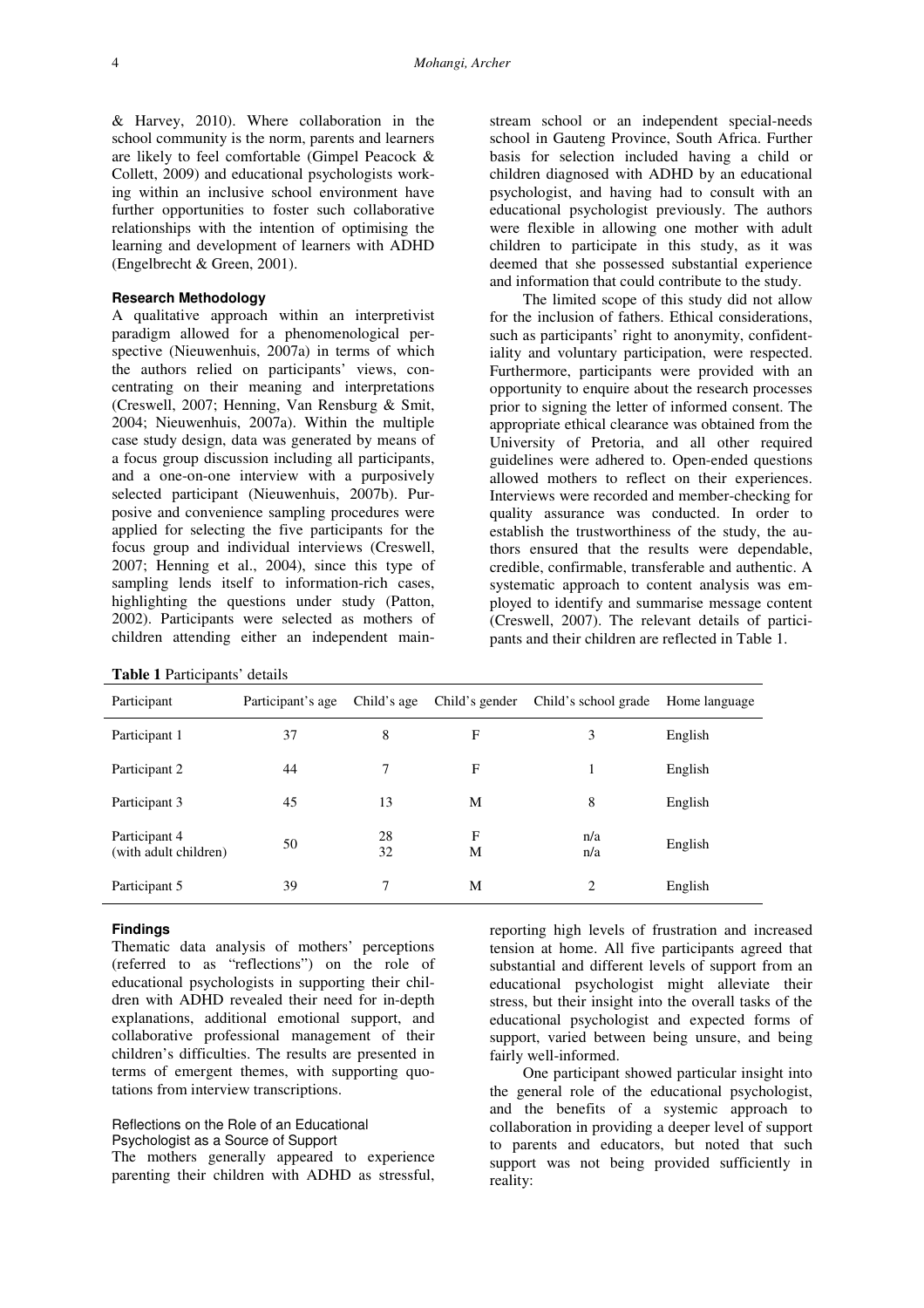*It is quite a broad role,* [including] *testing, play therapy, diagnosis of different learning areas and learning problems and* [the] *ADHD aspect. A lot of parents maybe feel that an educational psychologist is only used for identifying problems, especially ADHD, and I think* [this] *is something*  [the] school need[s] to work on. [...] they could *offer so much more to the staff and parents; but I don't think that role is fulfilled at the moment*  (Participant 5, interview).

Another participant, in commenting on the educational psychologist's scope of practice, thought it unethical for the psychologist to simply make a diagnosis of ADHD without following up with the parents or making further recommendations to them:

> *As an educational psychologist, to just diagnose and then to leave you alone… I think they need to recommend and suggest, and talk and say 'okay, let's have a session, and this is what I think, what the options are'* [sic]*. Then you make a decision, you* [can decide whether you] *want that support. She should be saying, 'this is what I can offer; this is the kind of thing that we do, that are within our scope'* (Participant 2, focus group).

This participant was of the opinion that it ought to be parents who decided whether they required ongoing assistance, thereby sharing the decisionmaking responsibilities with the educational psychologist. She also considered it necessary for educational psychologists to be clear about the respective roles and responsibilities of parents and children. Participant four expressed her need for indepth explanations as she was: *going in there* [sic] *as a parent for the first time, you don't know this* (Participant 4, focus group).

It became clear that all the participants had some form of expectation of emotional support for the family, from the educational psychologist: *'Maybe some follow-up phone calls or appointments to find out how it is going with the family*  [can be recommended], [ascertaining] *where we need help and what challenges we are facing,* […] *I think I would really find that useful'* (Participant 5, interview). With varying degrees of understanding and expectation of the role of the educational psychologist being apparent among the mothers, it was also evident that they looked to the educational psychologist for clarification of the roles and responsibilities of all concerned at the outset of the consultative process.

#### Reflections on Educational Psychology Processes

All mothers in this study had consulted with an educational psychologist for an in-depth educational psychology assessment for their children. Usually, an educational psychology assessment process consists of an initial intake interview with the parents, followed by a battery of cognitive, scholastic, and emotional assessments tailored to the child's needs and the reasons for the assessment. The parents are then invited to a feedback

session, at which the educational psychologist reports on the findings of the assessment.

Regarding participants' perceptions of the assessment and therapeutic processes, they found these processes to be a positive experience, and considered the support provided during the assessment process to be adequate. The assessment findings generally guide the recommendations made to the parents. A participant related that, '[her and her husband] *found the support during the whole assessment process very good and* [agreed with] *all the information* [in] *the report* […]' (Participant 5, interview).

Another participant also expressed her positive experience with the assessment and feedback processes:

> *The assessment for me was incredibly useful. She*  [educational psychologist] *was amazing. The assessment was good; she gave the report back at her office, lots of things to recommend* (Participant 3, focus group).

In this study, it was found that only one of the participants had been given recommendations regarding recourse to additional therapeutic processes (e.g. neurological tests or occupational therapy) for her child after the diagnosis of ADHD had been made. The other mothers felt that educational psychologists had had little to offer, aside from the initial diagnosis of ADHD, accompanied by a recommendation to start with a medication regimen.

Some participants indicated that their children were engaged in therapy with the educational psychologist after the diagnosis of ADHD had been made, and one mother even reported that her child loved therapy, especially since the educational psychologist seemed to be assisting in elevating the child's self-esteem. Supportive collaboration among professionals in the school system may include the educators, the institutional-level and district-based support teams, as well as various healthcare practitioners, such as occupational therapists, speech and language therapists, optometrists, and neurologists. Some mothers felt that such a collaborative relationship and sharing of knowledge among professionals could improve understanding of their children's difficulties, and cause the children to feel more supported during interventions that would reflect a greater measure of inclusivity.

### Reflections on Educational Psychology Support for the Child and for the Parent

In view of the children's academic difficulties and the resultant constant failures that they faced, the mothers believed that their children developed anxiety and poor self-images. Although some of the children had received individual therapy from educational psychologists in order to address their emotional needs after the diagnosis of ADHD, several participants were of the opinion that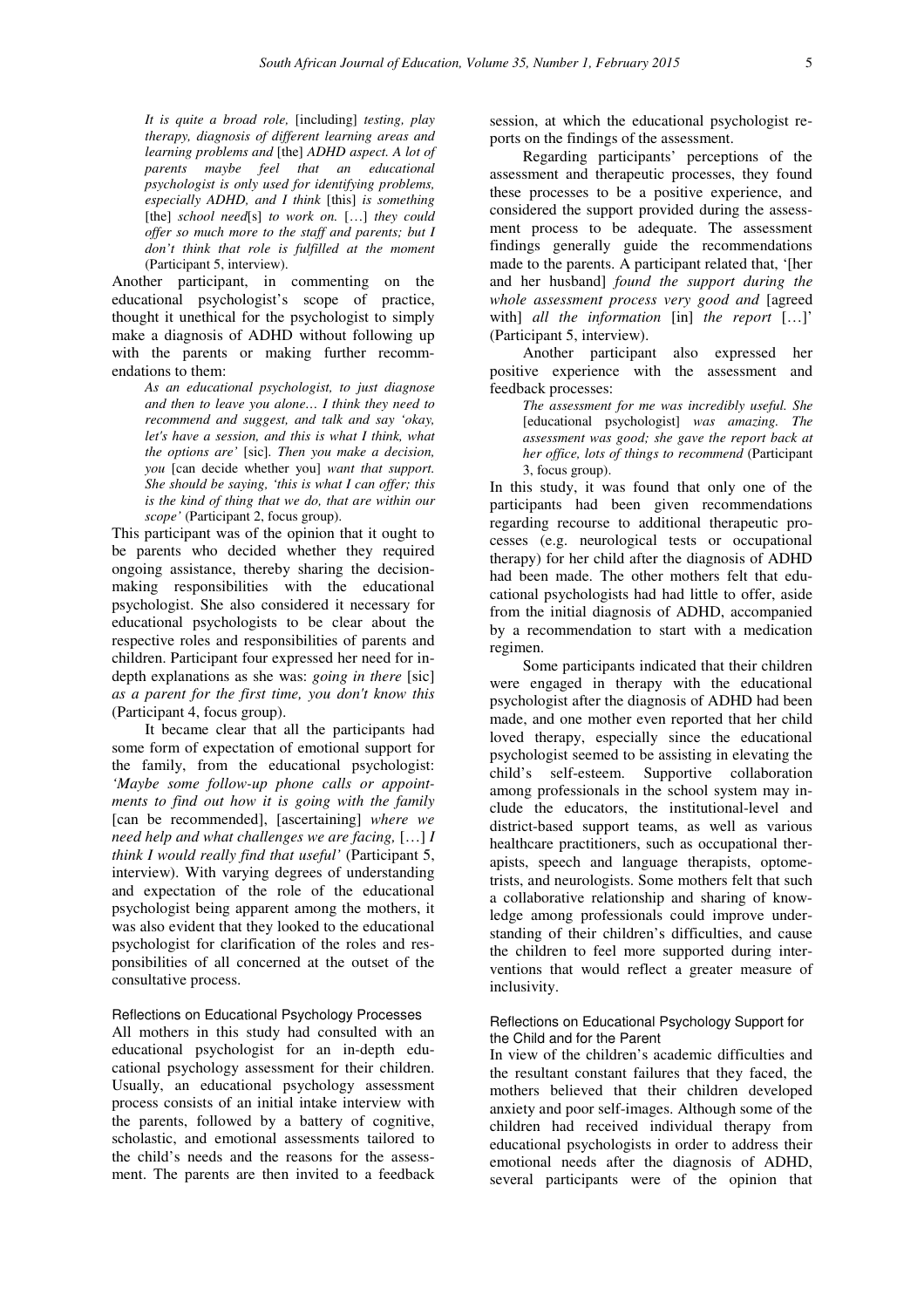therapeutic support - if provided - could have been of a better quality. For example, three participants noted that little else was offered beyond a bare diagnosis.

> *See* [sic]*, she had no recommendations for L, other than: 'okay* [sic]*, well he's ADD' and 'get on with it'* [sic]*.* '*Yeah and get your child medicated'* [sic] (Participant 2, focus group).

> *My experience has been a diagnostic one. She's diagnosed him and that was it* [sic] (Participant 4, focus group).

> *'This is the diagnosis'. There wasn't much followup at all* (Participant 3, focus group).

Aside from insufficient and inadequate support for some children, participants also felt that the support that they themselves received was limited, with at least four of them feeling that they had been left to their own devices. The types of support that they felt they needed from educational psychologists could be described as follows: a) providing reassurance and emotional support in terms of allaying their fears, in other words, they wanted to hear that what they were feeling and experiencing was normal: *sometimes I feel so alone and would like to chat to others about how they handle it all, it can all be so hard. I think that would also be helpful to hear* […] *from the other parents as well*  (Participant 5, interview); b) providing information and guidance about what to expect as parents of children with ADHD: *I would appreciate maybe right from the beginning, when the diagnosis was made and the report was given back, maybe some assistance with regard to some websites to look at, information booklets or books we could read as a couple* (Participant 5, interview); c) facilitating support groups for mothers of children with ADHD in order for them to benefit from sharing experience, thus gaining new knowledge and obtaining additional emotional support as is clear in the following extract: *I think it would just make a huge difference, even just support in that form*  [parent support group] *would be good too. I just feel if they could have a support group for the parents that you use to say look this is what my child's doing, yes, mine's doing the same. This is what I would you know, this is how you could possibly deal with it, don't worry about it*  (Participant 4, focus group); d) providing personal follow-up and offering assistance where possible: *Even just say like in say three months' time I just want to touch base again you know, what's happening just to see where you are* (Participant 2, focus group); and e) fulfilling an intermediary or liaison function at school level in enlightening educators who were generally lacking in knowledge and understanding of ADHD.

## Reflections on Knowledge Sharing and Interaction between Professionals

If intraschool-level liaison could be considered as being at micro level, four out of the five mothers gave indication that they were aware of advantages to be derived from liaison at what could be called macro level. They felt that it would benefit the educational psychologist to work in collaboration with other professionals within all systems of the school community, for example the educators, the institutional-level and district-based support teams, as well as the various health care practitioners such as occupational therapists, speech and language therapists, and even neurologists to provide support for parents and learners in dealing with ADHD. During the focus group, participant three indicated that:

*it was a pity that schools like our school, does not have the support, to be able to have somebody who can really interact with the teachers because I feel like as much as our teachers are supporting, they don't really get it.* 

Another participant noticed that,

*there's not enough interaction between them, I would have liked the educational psychologist maybe to come and meet the teacher* (Participant 2, focus group).

### **Discussion**

Given that ADHD places strain on family functioning (Cunningham, 2007), the participants in this study reported high levels of stress associated with parenting their children with ADHD. Hence, participants expressed the need for the educational psychologist to adopt a more supportive role for them as a family, since the resultant reduction of stress levels would in their view lead to a better ability to cope. This finding is consistent with the view of Finzi-Dottan et al. (2011) that support is a valuable resource in reducing stress experienced by families of children with ADHD.

In this study, participants also indicated their need for the educational psychologist to establish or facilitate support groups for individual work with families. Parents in particular needed to acquire knowledge about ADHD and, as part of the educational psychologist's scope of responsibility, it is therefore vital that psycho-education on the disorder should be provided to them. Montoya et al. (2011) claim that knowledge about ADHD, its treatment, and consequential stressors need to be discussed with parents.

This study further support researchers who state that parents with in-depth knowledge about ADHD have been shown to have a greater sense of competency and satisfaction in their parenting abilities, as well as better control over their child's behaviour (Cunningham, 2007). Corroboration was also found in the current study for investigations revealing that parent stress management programmes improve family cohesion, the ability to think in a different and more constructive manner about problems, and a sense of control, personal growth, and changes in negative behaviour in parents themselves (Prithivirajh & Edwards, 2011).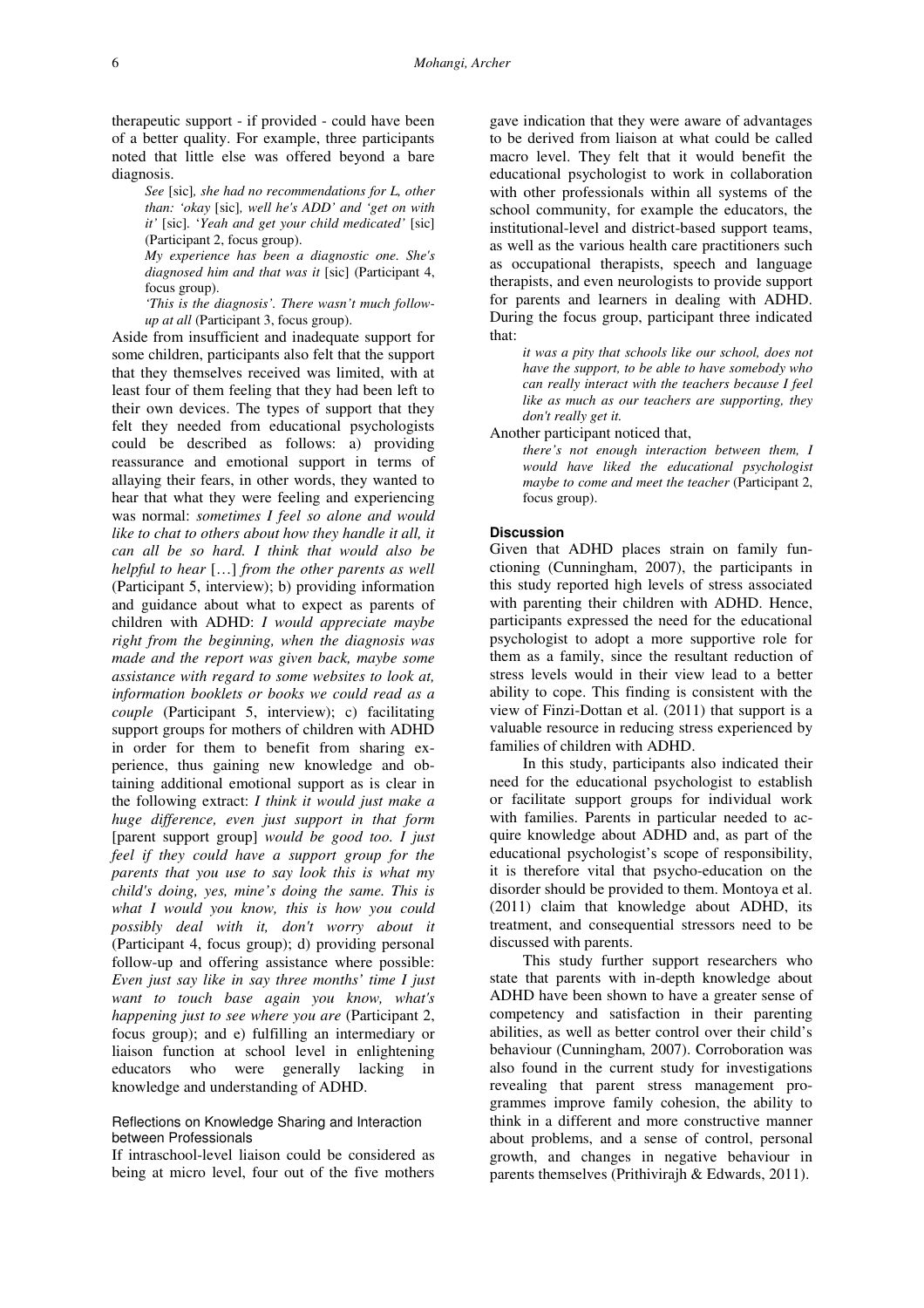The participants in the current study indicated that the educational psychologist should be interacting with other professionals in order to support them and their children better. Additionally, participants voiced their frustration at educators' lack of understanding and knowledge of ADHD. This finding is consistent with the results of a study conducted in the Western Cape Province of South Africa on primary school educators' knowledge and misconceptions of ADHD (Perold et al., 2010). It was reported that educators had a substantial lack of knowledge, in particular, when it came to key areas of ADHD.

According to Swart and Pettipher (2000), as well as Bothma, Gravett and Swart (2000), South African educators have not been trained to cope with the increasing diversity of learners entering mainstream classrooms, and such learners consequently lack support. Thus, to fill the gap, educational psychologists could provide training for educators who may feel that they lack knowledge of ADHD and, in particular, could guide educators in communicating effectively with parents (Rogers, Weiner, Marton & Tannock, 2009). The literature suggests that the role of the educational psychologist should extend to all learners experiencing barriers to learning, their parents, the school-based support team, medical practitioners, and the wider community in order to create an inclusive school environment (Bradley, King-Sears & Tessier-Switlick, 1997). If the interconnectedness of the various components of the educational-cum-community system is viewed through an ecosystemic lens, it becomes apparent that the school could play a significant role in lessening the emotional impact of parenting children with ADHD.

The needs of the emergent South African economy dictate that research-driven policy decisions and best-practice approaches in the field of inclusive education ought to be paramount in order to sustain the momentum of reform. This paper established the need to listen to the voices of key participants in the inclusive process, as evidence for the need to reflect on, revise, and rethink the manner in which educational psychologists practice their profession.

## Limitations of this Study

The primary limitation was the small sample size, where, because of the restricted scope of the study in which only five participants were interviewed. Therefore, the authors needed to be cautious in making generalisations and oversimplifying participants' experiences.

## **Conclusion**

The authors reported on mothers' perceptions of educational psychology support and the challenges facing mothers while parenting their children with

ADHD. Greater levels of support for these families can be achieved if educational psychologists provide assistance through their individual involvement with families as well as with parent support groups. This could subsequently nurture parent interactions and constructive parent involvement in the child's learning. They could also advise parents on the benefits of increased involvement in their child's education and school life. Moreover, the educational psychologist could play a pivotal role in breaking down the barriers between the school, the parents, and the other professionals involved in the child's life (Rogers et al., 2009). The findings suggest the need for collaborative relationships to be forged between the different learning communities, such that they come to share knowledge and to focus on support. The role of the educational psychologist in forging these collaborative associations is clear. Furthermore, not only do educational psychologists as individuals have a pivotal role to play in facilitating the successful development of inclusive education practices in South Africa, it is also essential that the entire South African field of educational psychology align itself with the international leaning towards family-centred and transdisciplinary intervention. The findings of this study reinforce the need for supportive resourcing in educational reform within the South African education system.

## **Acknowledgement**

The authors acknowledge that the intellectual property of this study rests with the University of Pretoria.

## **References**

- American Psychiatric Association 2000. *Diagnostic and statistical manual of mental disorders* (4th ed). Washington, DC: American Psychiatric Association.
- American Psychiatric Association 2013. *Diagnostic and Statistical Manual of Mental Disorders* (5th ed). Arlington, VA: American Psychiatric Association.
- Barkley RA 2006. *Attention deficit hyperactivity disorder: a handbook for diagnosis and treatment* (3rd ed). New York: The Guildford Press.
- Barkley RA 2012. Effectiveness of restricted elimination diets for management of ADHD: concerns about the 2011 INCA Study. *The ADHD Report,* 20(5):1- 5, 11-12.
- Barkley RA 2013. Distinguishing sluggish cognitive tempo from ADHD in children and adolescents: executive functioning, impairment and comorbidity. *Journal of Clinical Child and Adolescent Psychology,* 42(2):161-173.
- Barkley RA, Murphy KR & Fischer M 2008. *ADHD in adults*: *what the science says.* New York: Guildford Press.
- Bojuwoye O, Moletsane M, Stofile S, Moolla N & Sylvester F 2014. Learners' experiences of learning support in selected Western Cape schools. *South African Journal of Education,* 34(1): Art. # 750, 15 pages. doi: 10.15700/201412121002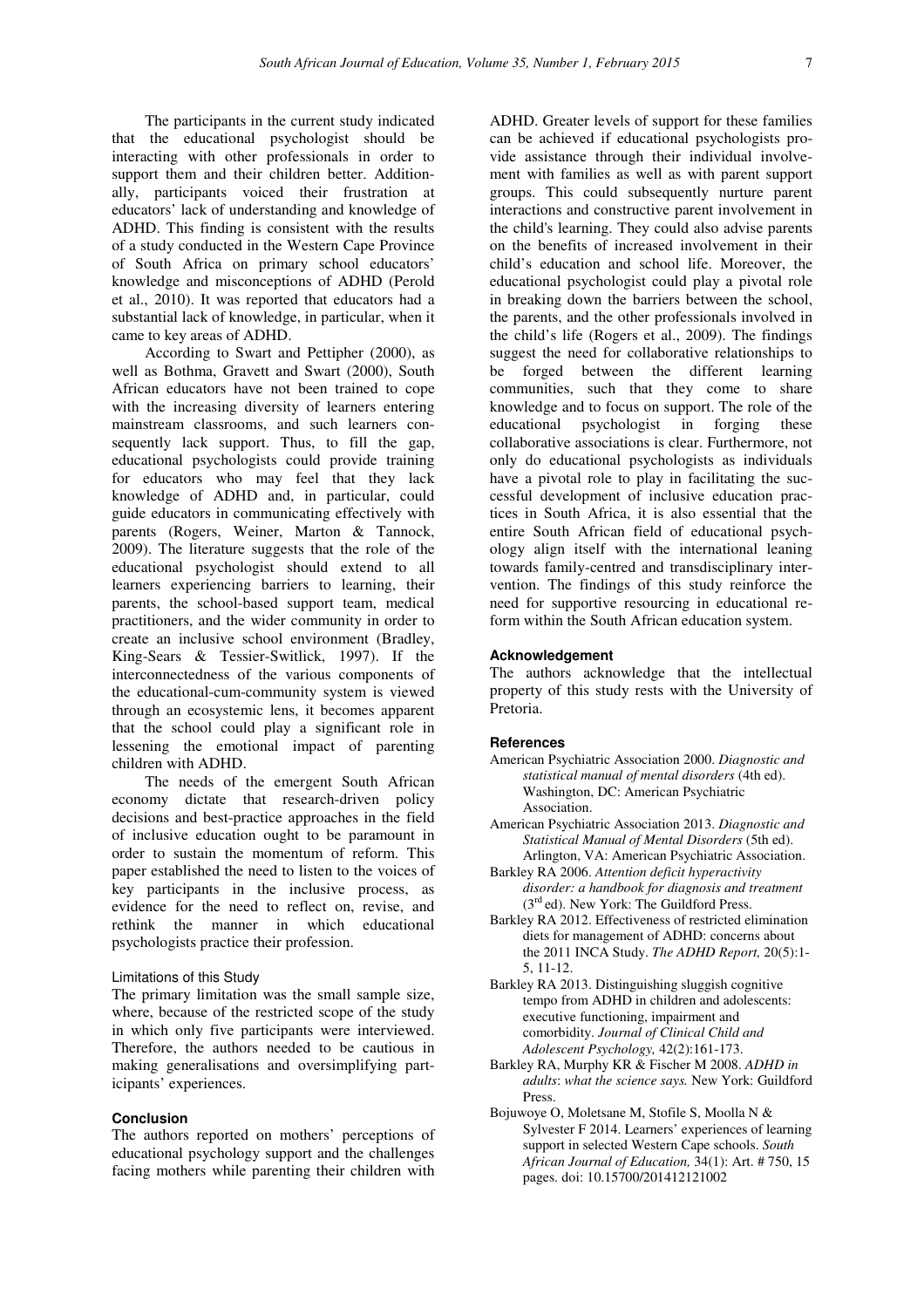- Bothma M, Gravett S & Swart E 2000. The attitudes of primary school teachers towards inclusive education. *South African Journal of Education,* 20(3):200-204.
- Bradley DF, King-Sears ME & Tessier-Switlick DM 1997. *Teaching students in inclusive settings: From theory to practice.* Needham Heights, MA: Allyn & Bacon.
- Creswell JW 2007. *Educational research: planning, conducting, and evaluating quantitative and qualitative research* (3<sup>rd</sup> ed). New Jersey: Pearson, Merrill Prentice Hall.
- Cunningham CE 2007. Family-centered approach to planning and measuring the outcome of interventions for children with attentiondeficit/hyperactivity disorder. *Ambulatory Pediatrics,* 7(Supplement 1):60-72.
- Deault LC 2010. A systematic review of parenting in relation to the development of comorbidities and functional impairments in children with attentiondeficit/hyperactivity disorder (ADHD). *Child Psychiatry and Human Development,* 41(2):168- 192.
- Decaires-Wagner A & Picton H (eds.) 2009. *Teaching and ADHD in the Southern African classrooms.* Northlands: Macmillan South Africa.
- Department of Education, South Africa 2001. *Education White Paper 6: Special needs education: building an inclusive education and training system.*  Pretoria: Department of Education. Available at http://www.education.gov.za/LinkClick.aspx?fileti cket=gVFccZLi/tI=. Accessed 7 December 2014.
- Department of Health, South Africa 2011. Health Professions Act, 1974 (Act No. 56 of 1974): Regulations defining the scope of the profession of psychology, No. R. 704. *Government Gazette,* 34581. Available at http://www.hpcsa.co.za/Uploads/editor/UserFiles/d

ownloads/psych/sept\_promulgated\_scope\_of\_pract ice.pdf. Accessed 7 December 2014.

- Dieltiens V & Meny-Gibert S 2012. In class? Poverty, social exclusion and school access in South Africa. *Journal of Education,* 55:127-144.
- DuPaul GJ 2007. School-based interventions for students with Attention Deficit Hyperactivity Disorder: current status and future directions. *School Psychology Review,* 36(2):183-194.
- DuPaul GJ, Eckert TL & Vilardo B 2012. The effects of school-based interventions for attention deficit hyperactivity disorder: a meta-analysis 1996-2010. *School Psychology Review,* 41(4):387-412.
- Engelbrecht P 2007.Creating collaborative partnerships in inclusive schools. In P Engelbrecht and L Green (eds). *Responding to the challenges of inclusive education in Southern Africa.* Pretoria: Van Schaik Publishers.
- Engelbrecht P & Green L (eds.) 2001. *Promoting learner development: preventing and working with barriers to learning.* Pretoria: Van Schaik.
- Epstein JL & Sanders MG 2006. Prospects for change: preparing educators for school, family, and community partnerships. *Peabody Journal of Education,* 81(2):81-120.
- Evans SW, DuPaul GJ, Mautone JA, Owens JS & Power TJ 2012. *An evidence-based model of care for youth with ADHD.* Paper presented at the annual

conference for the National Association of School Psychologists, Philadelphia, PA.

- Farrell P 2004. School psychologists making inclusion a reality for all. *School Psychology International,*   $25(1):5-19.$
- Finzi-Dottan R, Triwitz RS & Golubchik P 2011. Predictors of stress-related growth in parents of children with ADHD. *Research in Developmental Disabilities,* 32(2):510-519.
- Geldenhuys JL &Wevers NEJ 2013. Ecological aspects influencing the implementation of inclusive education in mainstream primary schools in the Eastern Cape, South Africa. *South African Journal of Education,* 33(3):Art. #688, 18 pages, http://www.sajournalofeducation.co.za
- Gerdes AC, Haack LM & Schneider BW 2012. Parental functioning in families of children with ADHD: evidence for behavioral parent training and importance of clinically meaningful change. *Journal of Attention Disorders,* 16:147-156.
- Gimpel Peacock G & Collett BR 2009. *Collaborative home/school interventions evidence-based solutions for emotional, behavioral, and academic problems.* New York: Guilford Press.
- Harrison C & Sofronoff K 2002. ADHD and parental psychological distress: role of demographics, child behavioral characteristics, and parental cognitions. *American Academy of Child and Adolescent Psychiatry,* 41:703-711.
- Henning E, Van RensburgW & Smit B 2004. *Finding your way in qualitative research.* Pretoria: Van Schaik.
- Johnston C & Mash EJ 2001. Families of children with attention-deficit/hyperactivity disorder: review and recommendations for future research. *Clinical Child and Family Psychology Review,* 4(3):183- 207.
- Kazdin AE & Whitley MK 2003. Treatment of parental stress to enhance therapeutic change among children referred for aggressive and antisocial behavior. *Journal of Consulting and Clinical Psychology,* 71(3):504-515.
- Loreman T, Deppeler J & Harvey D 2010. *Inclusive education: supporting diversity in the classroom* (2<sup>nd</sup> ed). London and New York: Routledge.
- Louw C, Oswald M & Perold M 2009. General practitioners' familiarity, attitudes and practices with regard to attention deficit hyperactivity disorder in children and adults. *South African Family Practice,* 51(2):152-157.
- Mahomedy Z, Van der Westhuizen D, Van der Linde MJ & Coetsee J 2007. Persistence of attention deficit/hyperactivity disorder into adulthood: a study conducted on parents of children diagnosed with attention deficit/hyperactivity disorder. *South African Journal of Psychiatry,* 10(1):93-98.
- McLaughlin D & Harrison C 2006. Parenting practices of mothers of children with ADHD: the role of maternal and child factors. *Child and Adolescent Mental Health,* 11:82-88.
- Montoya A, Colom F & Ferrin M 2011. Is psychoeducation for parents and teachers of children and adolescents with ADHD efficacious? A systematic literature review. *European Psychiatry,* 26:166-175.
- Nel N, Nel M & Hugo A 2012. Inclusive education: the